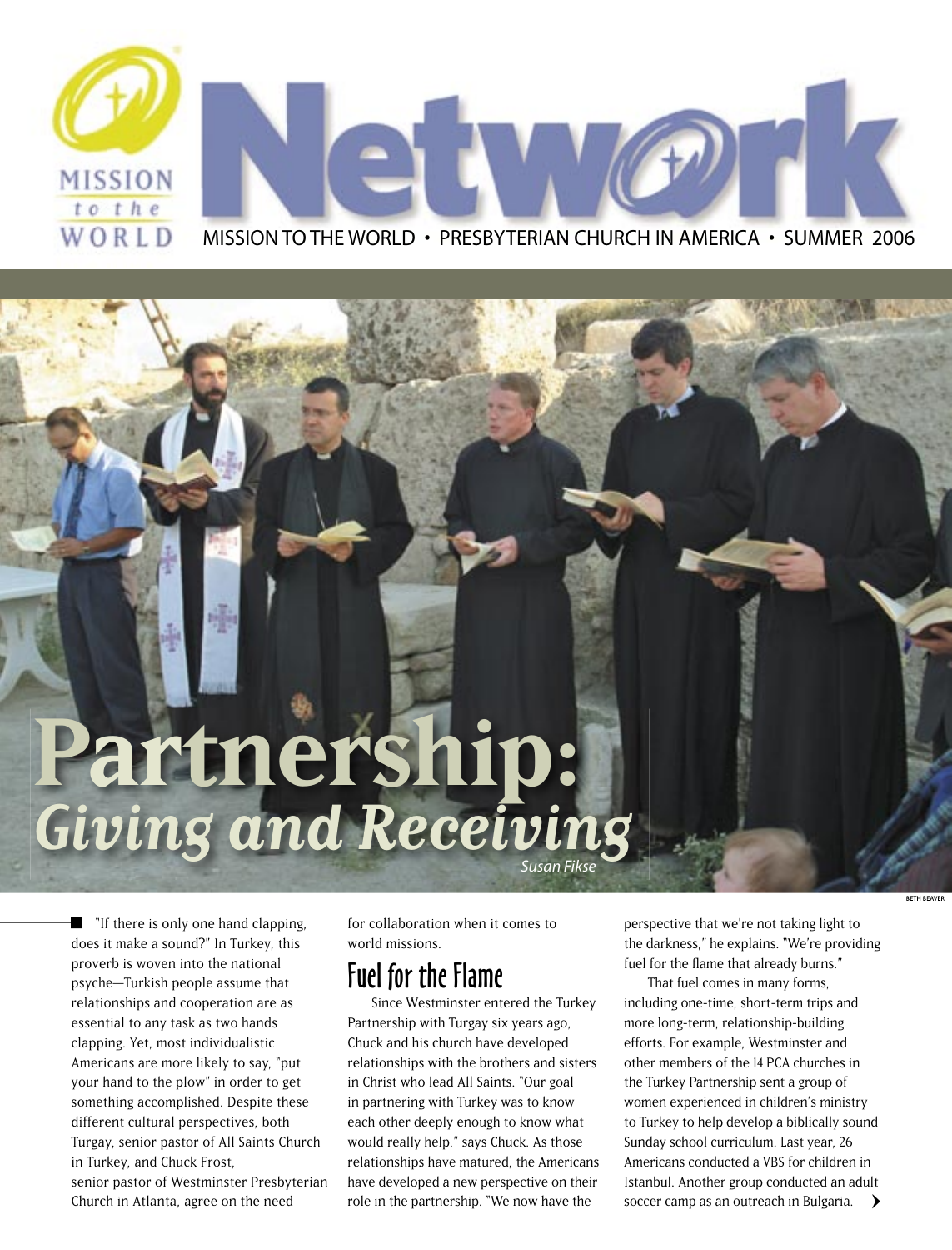Summer 2006 **Network**

Chuck is quick to clarify that shortterm projects are not to be confused with long-term partnership. "Practical, shortterm projects are needed, but unless the relationship is part of [the partnership], they may not have a long-term impact," he explains. In recent years, Americans have developed a "parachute-in" approach to world missions, says Chuck. "We believe that projects should follow relationships rather than projects coming first and relationships coming later."

"Partnership is really important to us because we cannot do church planting alone," Turgay acknowledges. "Without the assistance we've received, I would be stuck in a store-front church pastoring a handful of people." Instead, All Saints is home to 42

> families and 250 members, and 83 students are enrolled in a local extension of Miami International Seminary.

#### Kingdom Vision

With the added fuel provided by the Turkey Partnership, All Saints is now focusing on igniting new fires. The local church has grown and matured rapidly as a result of the partnership, but perhaps more importantly, Turgay has developed a vision that reaches beyond Turkey's borders. "In 1993 when I first contacted Mission to the World, my vision was very limited," he explains. "As I met with American church leaders, I gained a broader vision for what God wanted to do."

Chuck agrees that vision building is one of the most vital benefits of partnership. "No one understands context like the one who lives in it. Yet, no one can bring perspective to the context better than those from the outside," he explains. As the partners collaborated on strategy for Turkey and beyond, they "were able to paint a kingdom picture rather than merely a national picture," says Chuck. "Partnership brings creative energy to attempt things that might not have been possible otherwise."

One result of this broader vision is an outreach to neighboring Bulgaria. Medical doctors from partner churches in the U.S. formed a short-term team to assist a Turkish church in a medical outreach to the surrounding community. "This outreach created quite an impact in the area," Turgay reports. "Now, there is an effort to build up a small church. These things would never have been done

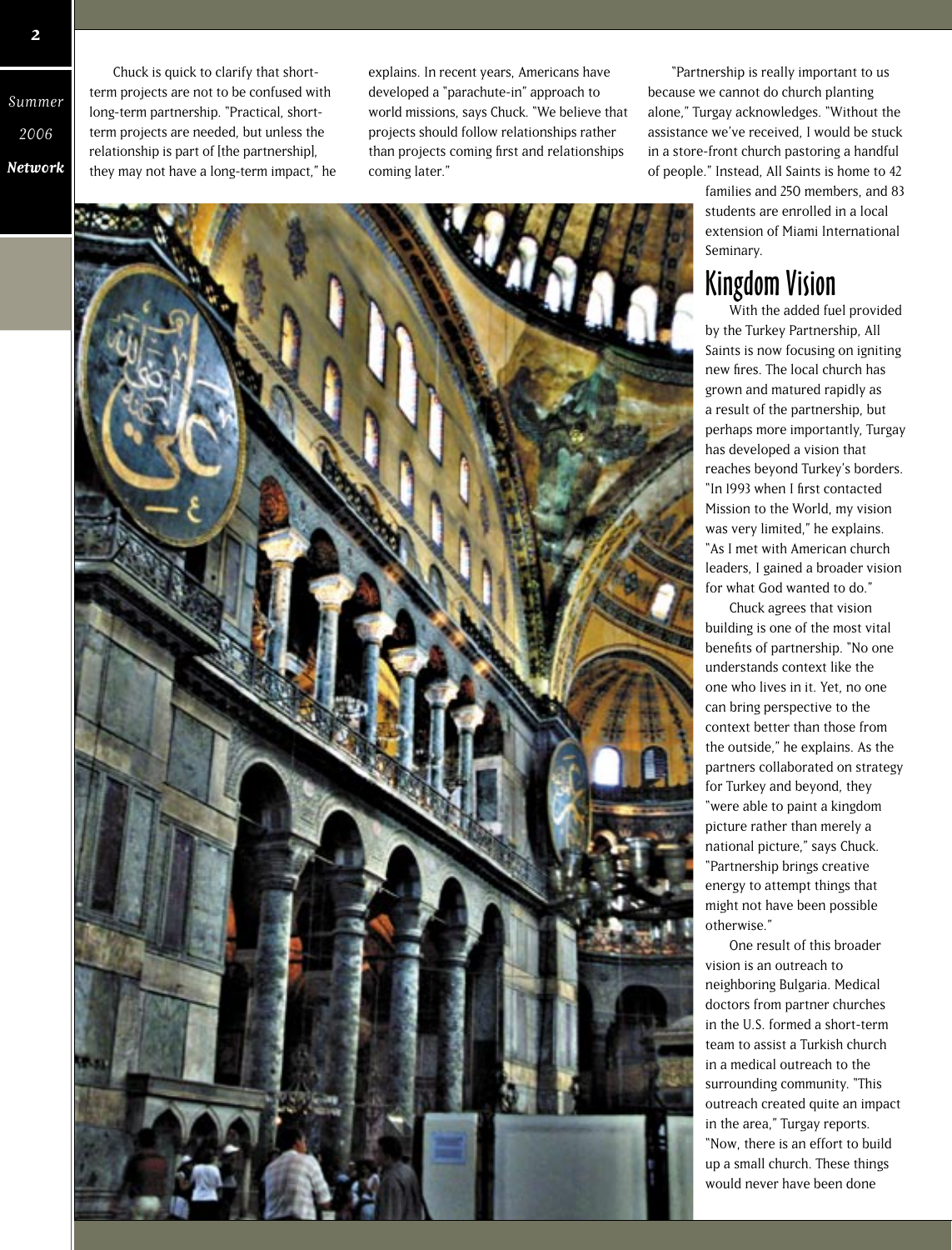without our partnership with churches in the States."

Physical assistance has helped the church advance in Istanbul as well. Following a deadly earthquake in 1999, All Saints, backed by U.S. partners, helped supply secular hospitals and operated a variety of relief projects. This "in deed" ministry brought new legitimacy to the church, especially important in a Muslim culture skeptical of Protestant Christianity. "We are well known in the area because of these projects," says Turgay. "It's like the pumping of blood, giving life to different parts of the community."

#### Giving and Receiving

While the clear beneficiary of missions collaboration like the Turkey Partnership may be the local church in Turkey, Chuck suggests that local churches in America benefit substantially from their involvement as well. "It may be difficult for a 200 to 400-member church to manage its own short-term missions trip," he explains. "So, the partnership is able to bring about more personal involvement than many churches are able to create on their own."

"Partnership also brings together a larger capacity of material resources," Chuck continues, "so that our work is more consequential." For example, funding a \$25,000 translation of a classical work of theology may be an unattainable goal for a single church; however, it may be a realistic goal for a group of churches working together. Finally, as local church members join with members of other partner churches to serve internationally, they forge deeper relationships across church boundaries. "When people share kingdom ministry, it is truly a life-enriching experience," said Chuck.

Turgay echoes those sentiments, suggesting that local American churches who engage in long-term partnership will see results over time that they never could have imagined. "They will see how much they can do, even from the States," he says. "They will say in the end, 'God really used us to complete some of His work.'"

Jud Lamos, international director for MTW's Enterprise for Christian-Muslim Relations, is charged with providing oversight to the Turkey Partnership and many other efforts to take the gospel

to the ends of the earth. He agrees that collaboration in global missions brings glory to God in a unique way. "Partnership is our best testimony to the effectiveness of God's grace to change sinful men and women so that they love and serve each other in His body, the Church." This work is not to the credit of local churches either in Turkey or the U.S., nor to the Turkey Partnership. Jud emphasizes, "It is only through God's grace, as it is expressed in Christ, that churches can cooperate and work together across national boundaries."

Jud, Turgay, and Chuck all hope that the Turkey Partnership can serve as a prototype for other PCA churches desiring global collaboration. As the future of the Turkey Partnership unfolds, perhaps more Americans can resist "putting a hand to the plow" and seek to work hand in hand when it comes to world missions.

> **Turkish camp counselors lead children in daily Bible study and VBS activities.**

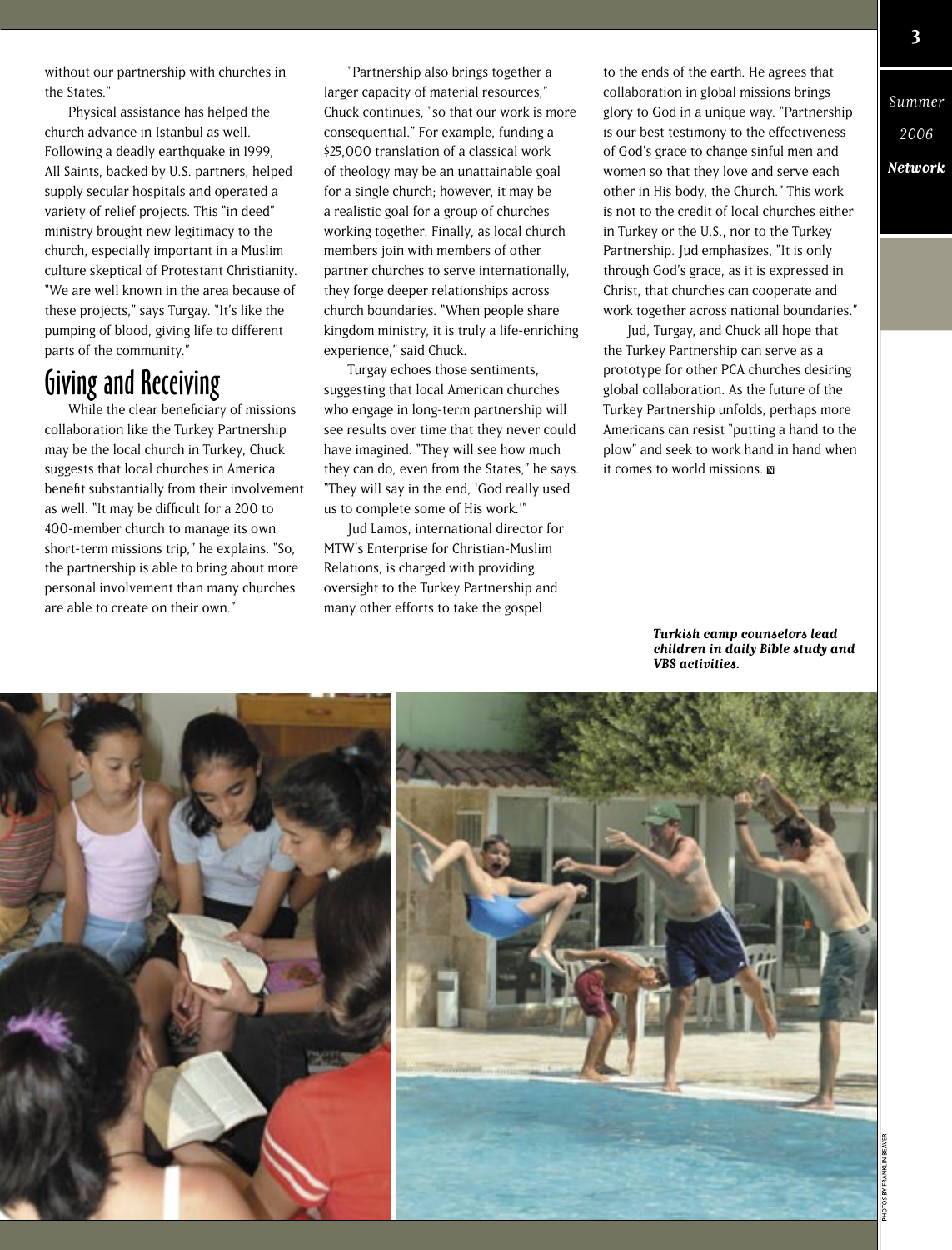Summer 2006

**Network**

## **INTERN TO MISSIONARY:** Recruiting from Within

#### *Ashley Levy*





Jeremy and Amanda Ross learned about the lifestyle of missionaries in the country where they planned to serve. Stephanie Pike discovered a love for the people of France and a long-term call to the mission field. Philip Stenberg found a unique way to use his God-given talents and passions to advance the kingdom.

They were in different fields at different times, but these men and women all found that God worked in their lives in unique ways during their time as MTW interns. They, like many others, found their internship to be only the beginning of their involvement in the mission field.

"Internships are often a stepping stone to either long-term missions or to greater missions involvement as a church member or leader," said Jack Beall, director of MTW's Internship and Two-Year Departments. "An internship can be a milestone time with farreaching impact." (MTW's Internship Department provides opportunities to assist longterm missionaries in the field for as little as one month or as long as II months.)

Jeremy and Amanda Ross were confident of their call to career missions before they went to Lima, Peru, for six weeks in the summer of 2003. The missions pastor of their home church encouraged them to explore that field as a possibility by going there as interns.

"It took maybe a day for us to know that we wanted to be there long term," said Amanda. "We loved the team, the vision for ministry, and most of all the people of Lima."

Since they knew they wanted to return as career missionaries, Jeremy and Amanda took advantage of their time in Lima to learn as much as they could. They shadowed missionaries, visited the market, and checked out schools. Their six weeks helped them prepare for their move to the field as long-term missionaries.

Stephanie Pike was working for St. Paul's Presbyterian Church in Orlando, Fla., when her sister persuaded her to go on a 10-day mission trip to Lyon, France. By the end of the trip, Stephanie had agreed to return as an intern to work at the American School. During her six months in Lyon, Stephanie found herself thinking of returning long term.

"These thoughts just wouldn't go away," said Stephanie. "My internship gave me a firsthand view of the need and a heart for the people of France. I realized that many of them may not know anyone else who can tell them about Christ."

Philip Stenberg grew up going on yearly mission trips with his family. After college graduation he began to think about ways to be involved in missions on his own. Two weeks later, an email from his church about a trip to Ethiopia appeared in his inbox. Philip went on that 10-day trip in the summer of 2004, and later took a leave of absence from his job to do a three-month internship in the African nation.

"I really resonated and connected with the people of Ethiopia," Philip said. "I went back the second year specifically thinking about ways I could be more involved and make more of a difference."

For now, Philip continues to work in the States. He plans to lead a 10-day trip from his church to Ethiopia this summer, and he looks forward to future missions opportunities where God can use his business skills and experience to help the church.

Whether investigating the mission field or confirming a call to missions, an internship can be a valuable and life-changing experience. Jeremy, Amanda, Stephanie, and Philip all agree—an internship is a great way to join God in His work around the world.  $\blacksquare$ 

**4**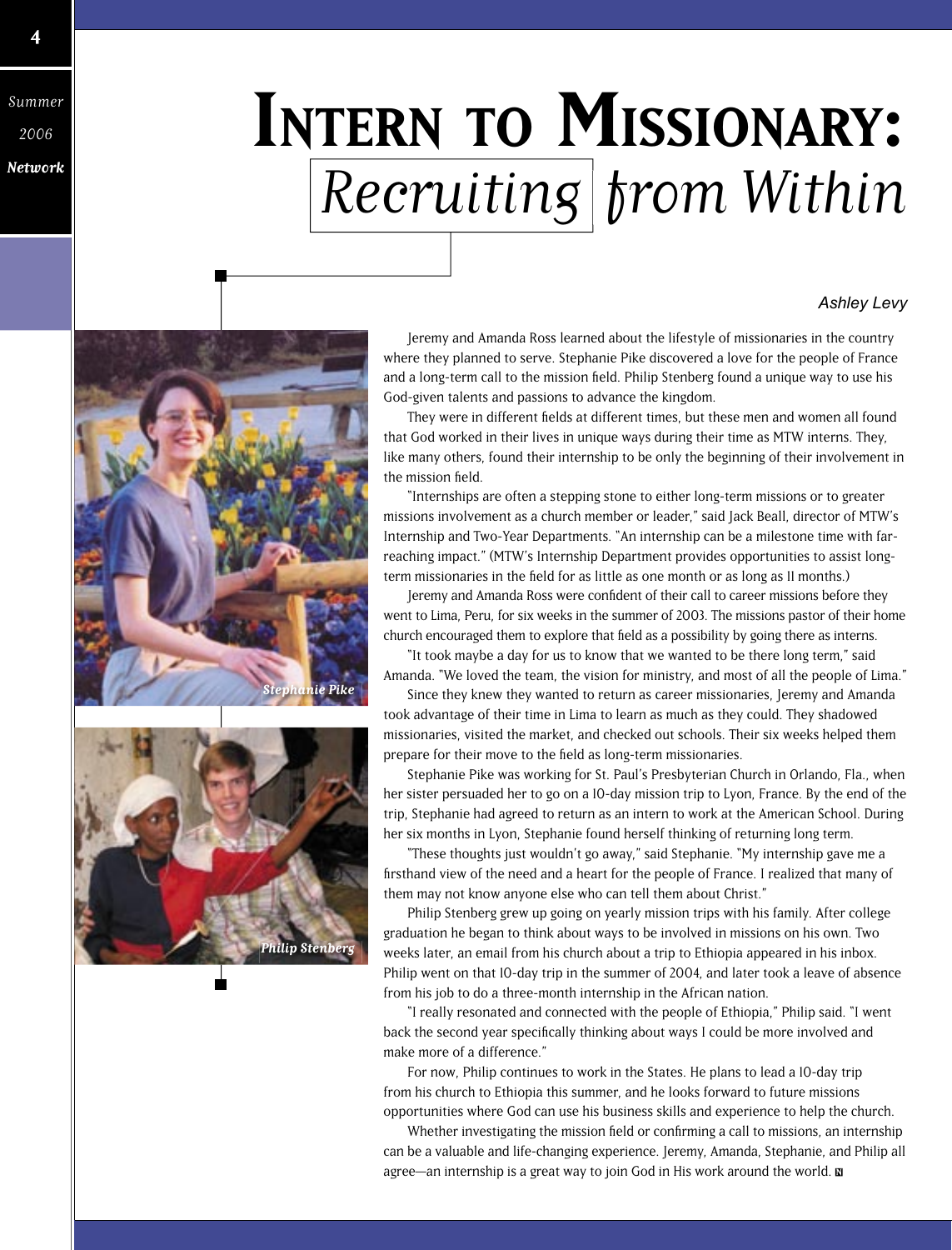

PHOTO COURTESY: ANDREW LAMB

## **A Man** with a **Plan** ANDRES GARZA

*Carter Davis*

What often seems like a series of timely coincidences is inevitably the divine work of God.

For reasons that seemed inexplicable at the time, the ministry team at Bethel Presbyterian Church—a small congregation based in Clover, S.C.— felt compelled to begin a series of summer mission trips to northern Mexico several years ago. Around the same time, Andres Garza—a former city planner in Monterrey, Mexico, who had recently become a key component of the church-planting movement in northern Mexico—was beginning to realize that he needed further theological training.

As Andres and the team from Bethel came to know each other through an existing partnership of churches and annual mission trips, both realized needs they could fulfill for each other.

Bethel needed an intern to provide administrative and ministerial assistance. Its close proximity to Reformed Theological Institute's (RTS) Charlotte campus made it an ideal location for Andres as he earned a master's degree there and received training to help raise up the next generation of pastors in Mexico. Additionally, Bethel had already shepherded several Mexican church leaders prior to Andres.

"To see God's hand in all of this has been exciting, to say the least," said Bethel pastor John Gess.

Andres has recently completed his master's program at RTS, and will return to Monterrey in July.

"Church planting is my passion," he said. "I realized that we needed people working in our region that are well trained, but previously I had no theological training."

Andres will return to a part of the world that he says is hungry for Reformed doctrine.

"There are between 40 and 50 million people in northern Mexico," he said. "In this region, there are only about 40 or 45 Reformed churches. Church planting is one of the best ways to share the gospel in areas with few or no churches."

In addition to overseeing the planting of new churches in the region, Andres will also help develop a recently-established theological institute in Monterrey, which will train future church planters and church leaders.

"It will be hard to see Andres go," John Gess said, "because he's integrated himself into every aspect of this church. But, we are seeing firsthand how God's work is unfolding in this huge city in Mexico."

Andres and his wife, Ruth, both are master's level educated architects, which helps explain Andres' commitment to church planting.

"There is a lot of planning involved when a church is planted," he said. "I love planning, and that's my professional background, so the match is perfect for me. We are taking a long-term vision back to Mexico with us and letting the Holy Spirit lead us."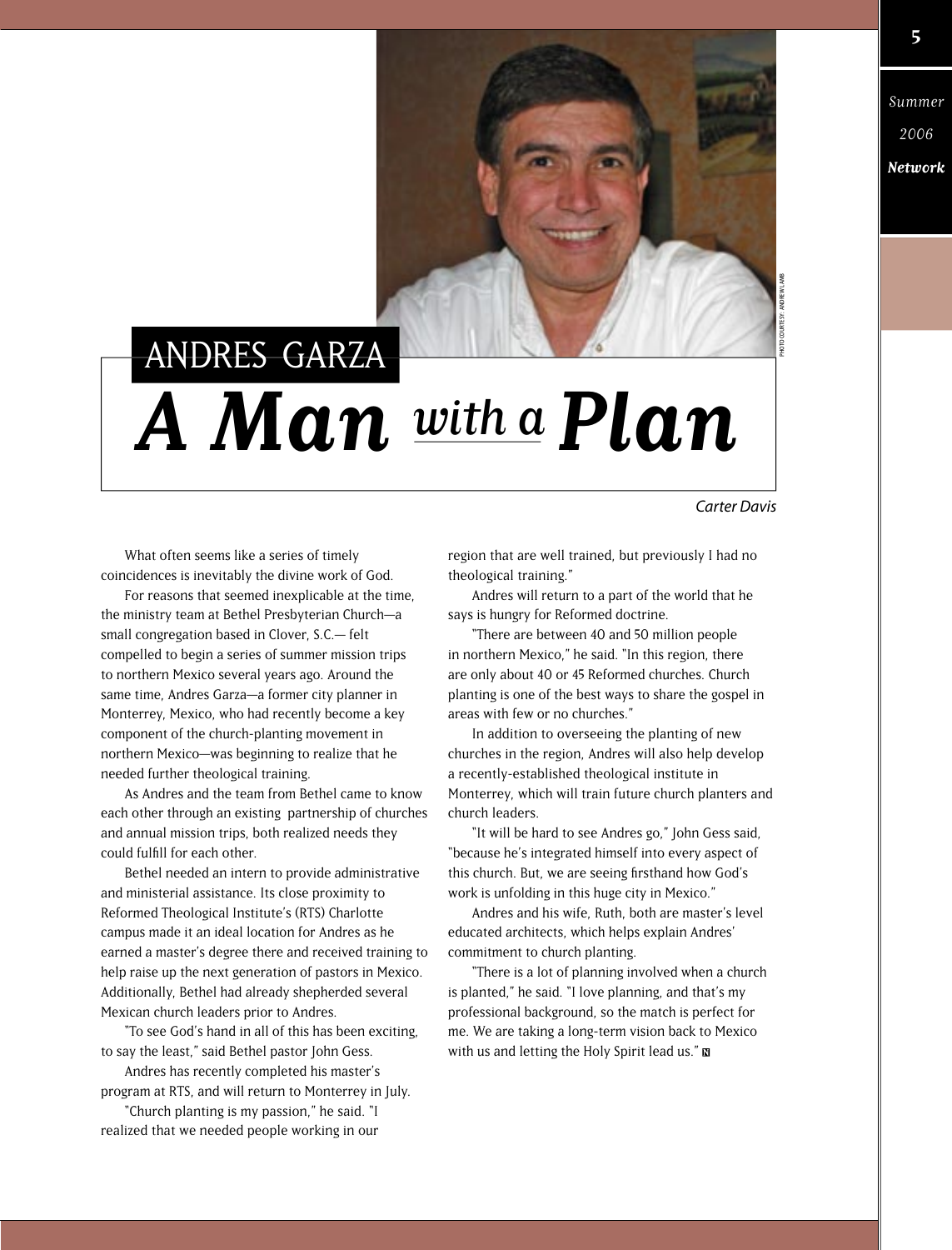Summer 2006 **Network**

## LIFETIME LEARNING Ongoing training is crucial for missionaries

*Carter Davis*



**New missionaries at Interview and Orientation Training.**

Author Robert Fulghum created a cottage industry by convincing others that they learned all they really needed to know in kindergarten. A cute saying indeed, but as any MTW missionary can attest, this cliché couldn't be further from the truth.

Long before setting foot on the mission field, MTW missionaries are immersed in a battery of classes, tests, evaluations, and mentoring programs, which are designed to root them in the gospel, enhance their skill sets, broaden their knowledge base, and prepare them for specific challenges they will face while working abroad.

"We are charged with the spiritual care of our missionaries," said Steve Collins, assistant to the director of MTW's Spiritual Life Department. "It's not a position to be taken lightly. The number one cause of

failure [for missionaries] is an inability to take care of themselves spiritually. Because of this fact, we have to be more proactive than reactive."

One important training series is the Living in Grace conference, which every new missionary must complete prior to departing for the field. The Spiritual Life Department also hosts an annual summer conference for missionaries on home ministry assignment (HMA) and regular area retreats for missionaries on the field.

"We provide a variety of conferences and retreats as a time of refreshment and renewal," Steve said. "Once [the missionaries] are out on the field, we attempt to draw them back to the fundamentals of the gospel, emphasizing a reliance on Christ."

To that end, educational opportunities are offered at every stage of a missionary's tenure, ensuring that newcomers and seasoned missionaries alike have the tools they need to serve abroad.

"You can't arm these folks with knowledge and skills and just abandon them once they're out on the field," said Steve. "There has to be a continuation of learning."

#### A New Learning Tool

In January, MTW's Global Training and Development (GTD) Department unveiled its most recent effort to ensure that missionaries' educational needs are being met in the form of a learning contract.

"Essentially, the learning contract is designed to be self directed," said Jeff Marlowe, GTD director and regional director for Enterprise for Christian-Muslim Relations in North America. "We want [the missionaries] to be in charge of their own learning."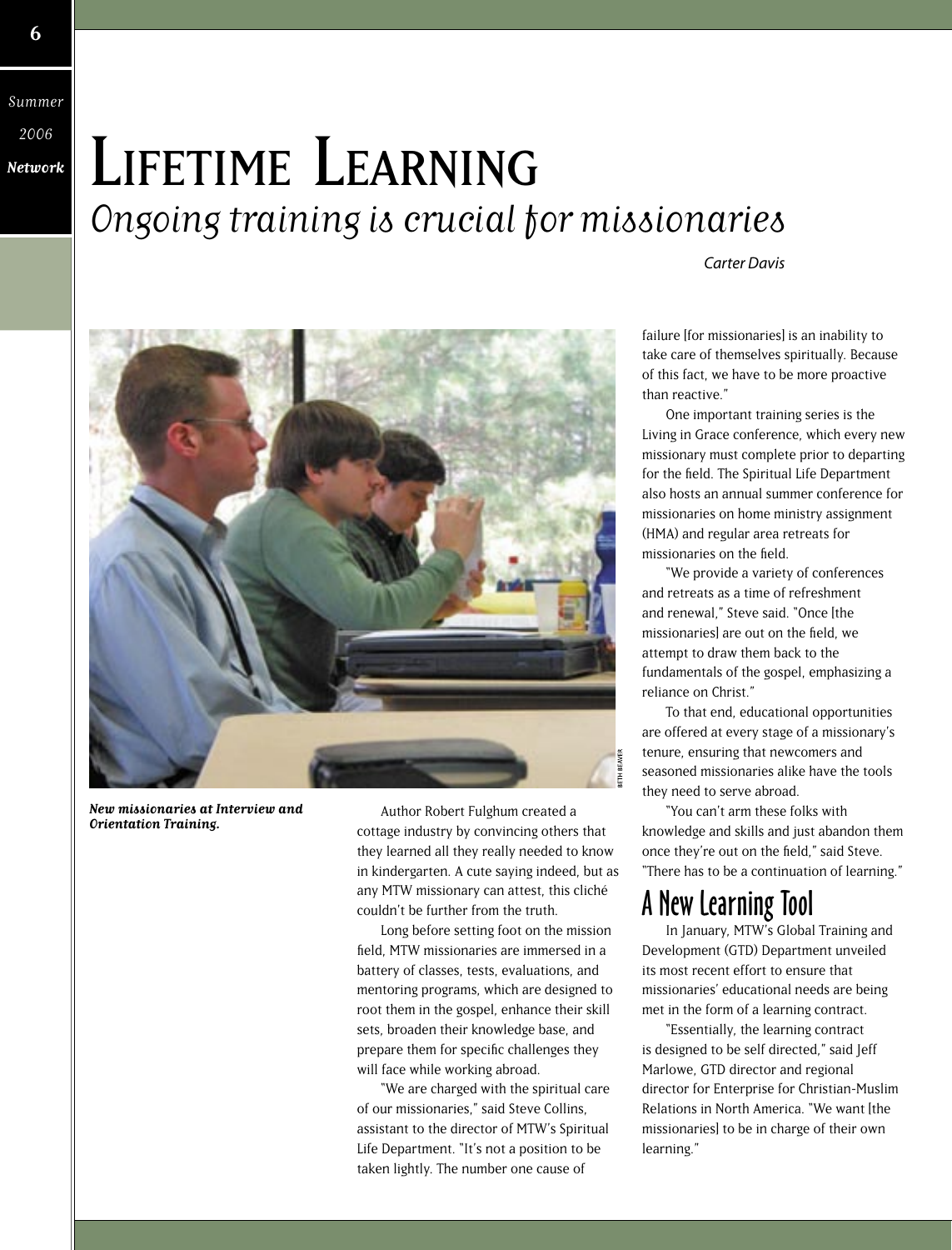**(Top and bottom) New MTW missionaries at Pre-Field Training in Brussels.**



When completed, the thorough, step-bystep guide ensures that missionaries clearly understand their strengths, weaknesses, and the steps necessary to complete their goals.

Jon and Sarah Pfeil, who are preparing to work with the Tokyo/Chiba churchplanting team, are currently enrolled in language school in Japan for two years, and were among the first crop of missionaries to complete the learning contract.

"I admit that we were both a little skeptical about it," said Jon, "but we found both the process and the results to be valuable."

As the contract is designed to do, the Pfeils became more aware of their strengths and shortcomings and were given ideas on moving forward toward their goals.

"During our transition to the field, we felt more 'in tune' with ourselves and our tendencies," Jon said. "We made conscious efforts to respond differently than we normally would have."

#### Offering Training In-House

Although MTW missionaries have never been sent into the field "empty handed," Jeff and Steve affirm that in recent years, MTW has augmented its training efforts by bringing them in-house.

"By doing the training ourselves," Jeff said, "we are able to keep our finger on the pulse of what the missionaries truly need. To be an effective organization, we must be concerned about the development and learning of our members."

The Pfeils believe that the learning contract—in addition to the Living in Grace

conference, Readiness Evaluation, Pre-Field Training, language school, and Interview and Orientation sessions—has sharpened their abilities as servants of God far from home.

Another who can testify to the value of extended training options is Bob, a shortterm missionary with MTW Enterprise, who is preparing to leave for Western Europe.

Like the Pfeils. Bob was among the first to complete the learning contract.

"I felt like I was able to absorb the material naturally and turn it into goals that could help me tailor my role specifically." he said. "It is extremely helpful to have a clear idea of where you are. [The learning contract] makes it much easier to move from the theoretical into the practical."

When asked how prepared he felt for the mission field, Bob's satisfaction was apparent.

"At first, I'll admit that it was a little frustrating at how hands-on the training was," he confessed, "but in the end, when I look at where my colleagues are—those who aren't affiliated with MTW-I am extremely impressed with all that MTW has done to prepare me to spread the Word."



Summer

2006 **Network**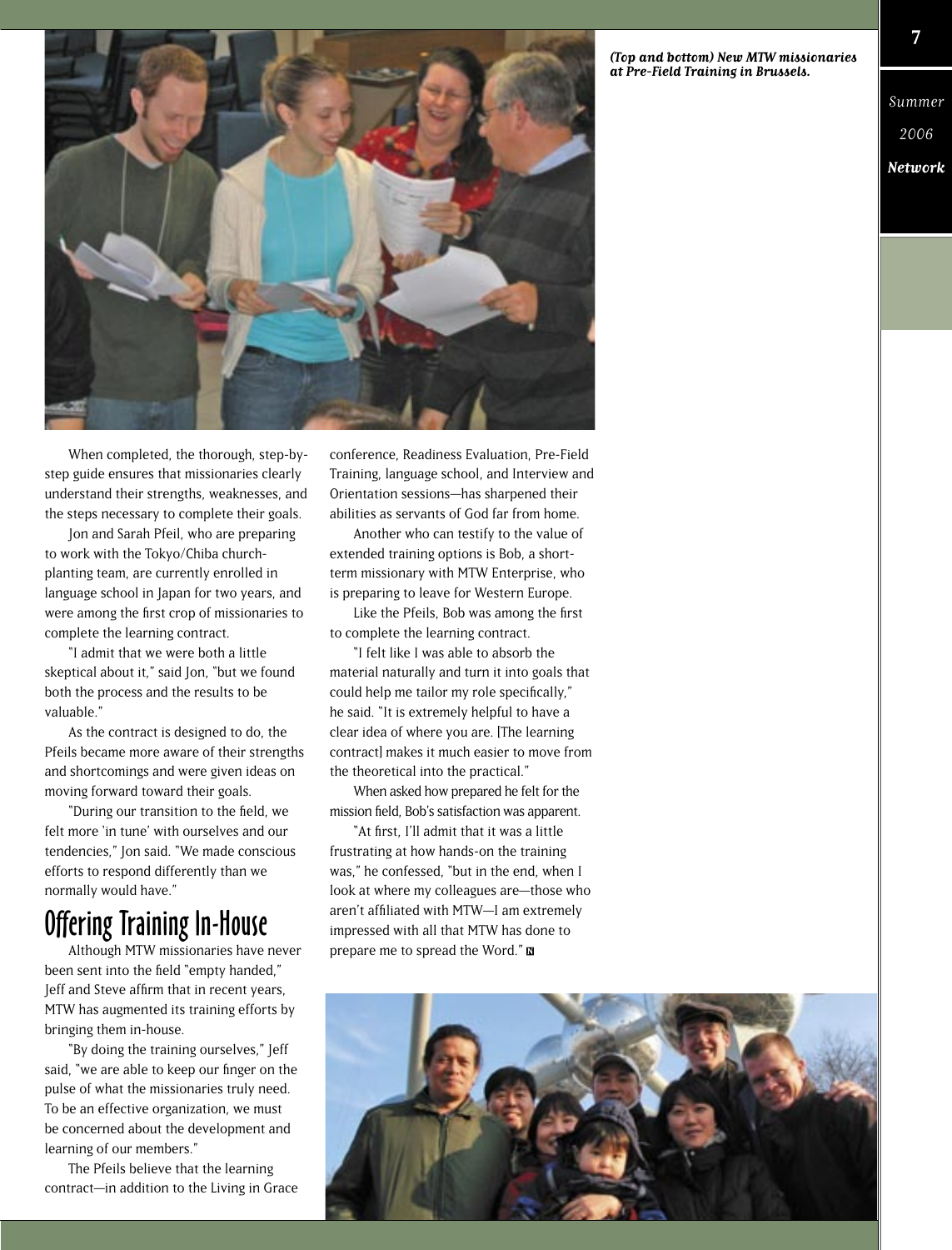Summer 2006 **Network**

**8**

## **Partnering** WITH **Nationals** Heart **to** Heart

Boniface Tibirihwa has lived through his share of trials. All three of the children born to him and his wife died by the age of two. The couple was ostracized by their clan because they refused to submit their sick children to a witch doctor's remedies. They subsist on the meager earnings of a peasant farmer, growing cabbages and tomatoes. Yet, MTW's Rick Gray, regional director for Eastern Africa, says of Boniface, "He is the most dedicated servant of the Lord that I know anywhere in the world."

This Christian brother in Uganda is one of the many valued partners working with MTW to take the gospel to the ends of the earth. Ordained as an elder evangelist by the Presbyterian Church in Uganda, Boniface is sent out by his local presbytery to share the message of Christ throughout the region. In conjunction with MTW, he

hopes to develop leaders within the church by establishing a Bible school for more effective ministry. With his fluency in the language and his knowledge of the local culture, Boniface is better suited than most Western missionaries to take the gospel to his own people.

#### Building Firm Foundations

MTW increasingly relies on local partners like Boniface, particularly in remote and unevangelized areas, to pioneer new ministries. Not only are local Christians most equipped to take the gospel to their own people, but they also provide a strategic alliance, according to Rick Gray. In many areas of the developing world, local missionaries can operate on a mere five to 10 percent of the funds a Western missionary would require. However, despite these advantages,

navigating the terrain of local partnerships can be as treacherous as the African jungle.

*Susan Fikse*

"The potential for cross-cultural confusion is considerable," says Rick. "When people with dissimilar life circumstances and ways of viewing the world explore how they might work together, it's imperative that they invest enough time building their relationship to get a good look into one another's hearts." Rick has encountered East Africans who betray foreign churches by receiving financial assistance from multiple sources, as well as East Africans who have been devastated by the unfulfilled promises of American mission agencies. These are the situations MTW attempts to avoid by investing time building firm foundations for partnership.

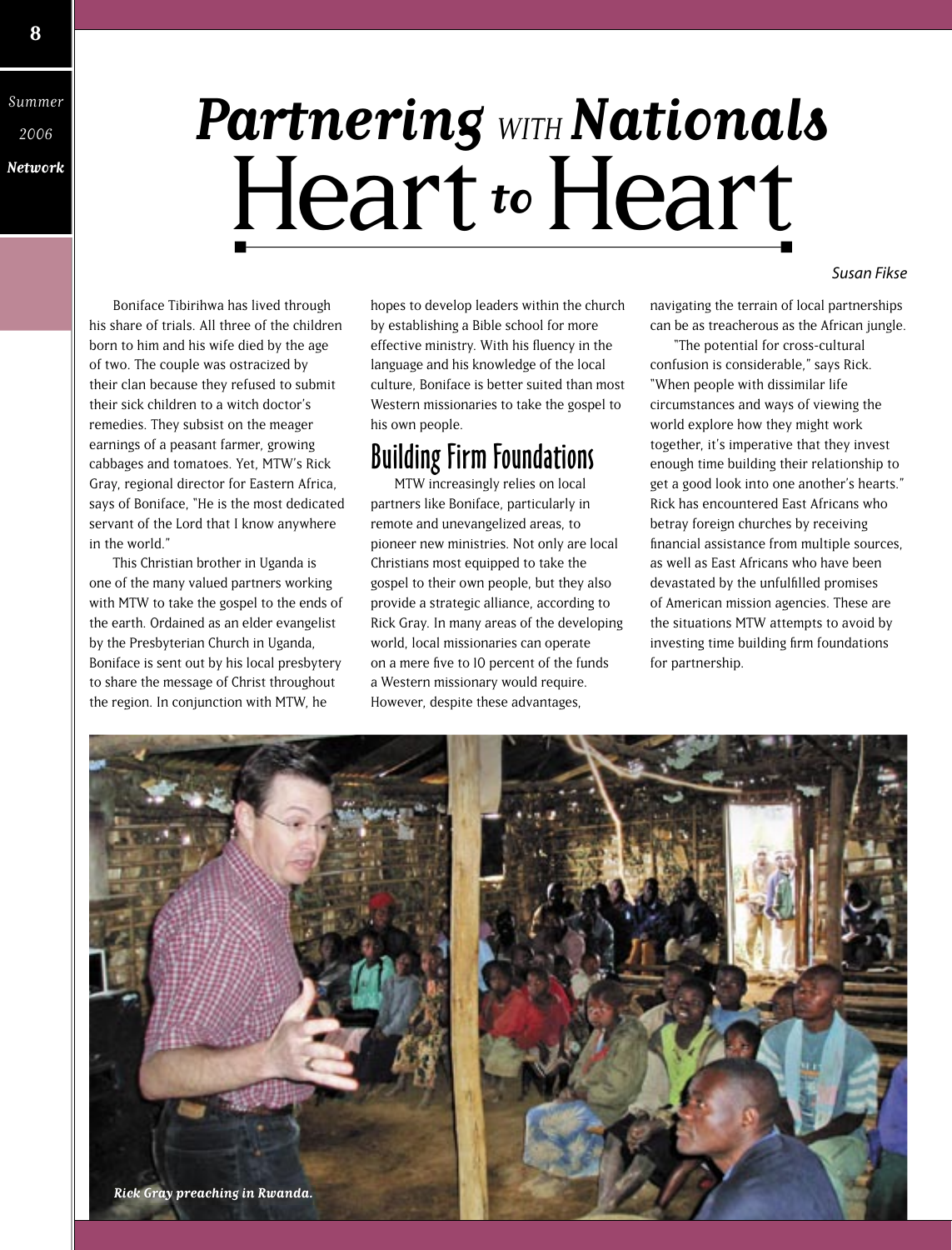### Locals Reach Neighboring Tribe

In South Asia, Paul Taylor, MTW's international director for the Asia/Pacific area, has seen firsthand the value of investing time in local Christians with a vision for reaching their own. Learning of the Bawm tribe's desire to reach the neighboring Mru with the gospel, Paul pledged MTW's support for the seminary education of two future Bawm ministry leaders. As the relationship developed over three years of seminary training, trust between these Bawm leaders and MTW grew.

What began as a small investment in the education of two men evolved into a full-fledged partnership that changed their entire area. The Bawm ministry now includes 24 national workers who serve not only the Mru, but the Chakma and several other tribes. Since 2003, this partnership has yielded 1,100 professions of faith, 900 baptisms, 11 new churches, and a boarding school. By God's grace, MTW's expertise combined with local resources has brought Him glory in missions efforts in South Asia and around the world.

#### No Cookie Cutters

The dramatic spiritual transformation that Paul witnessed in South Asia is not the pattern with every partnership. The

methods and results of each partnership are different because each local context is different. "There are no cookie cutter models of partnership," says MTW's international director of Enterprise for Christian-Muslim Relations, Jud Lamos. "That's the nature of cross-cultural ministry." However, as MTW continues to form new partnerships and work with local partners in various contexts, a common thread is the need for solid relational foundations.

"If a partnership is formed too quickly," says Rick, "before you really get to know one another, then your co-laboring for the gospel can quickly degenerate into a bog of misunderstandings, disappointments, and squabbles." While spending time living and ministering together is no guarantee of tranquil relationships, building this foundation can help avoid the pitfalls of cross-cultural partnerships. "If you spend sufficient hours to live and minister together," said Rick, "to ask good questions and listen to one another, and to lay a solid foundation of mutual trust and understanding, then a growing synergistic spirit can bear significant fruit for Jesus and His glory."

#### The Builder is Able

The complexity of establishing effective partnerships with local believers will continue to test the creativity of MTW missionaries for years to come, as



they build church-planting movements in remote and unreached areas. As Rick and those like him around the world build solid relational foundations for crosscultural partnership, U.S. church members can pray that those relationships would yield partnerships characterized by the dedication of Boniface Tibirihwa and the transformation of entire people groups as in South Asia. As Rick aptly puts it, "The Builder of the Church is more than able!"

#### **Missionaries and Nationals: An Essential Partnership**

In recent decades, much missions work has shifted from being missionary-led to missionary-facilitated. And that trend is a good one, according to MTW director of field operations Bill Goodman.

"There are few places in the world where we're working that has no Christian witness," said Bill. "So we're seeking to facilitate church planting through national leaders more than ever."

Nationals are able to relate to their countrymen easily, understanding the language and culture implicitly. But they may not have a background in theological education or church planting. "National workers possess extraordinary skills," said Bill. "But they often lack church-planting resources, training, materials, and know-how. That's where nationals and missionaries benefit from working together. We can help facilitate what they want to accomplish."

This new paradigm has gained momentum, especially as U.S. churches increasingly desire direct contact with mission fields. "Sometimes well-intentioned churches have gone overseas to try to manage projects themselves, and have gotten burned," said Bill. "Western missionaries trained in the language and culture of these fields can serve as a crucial link."

But overall, the understanding is the same: in the new world of missions, working with nationals is essential.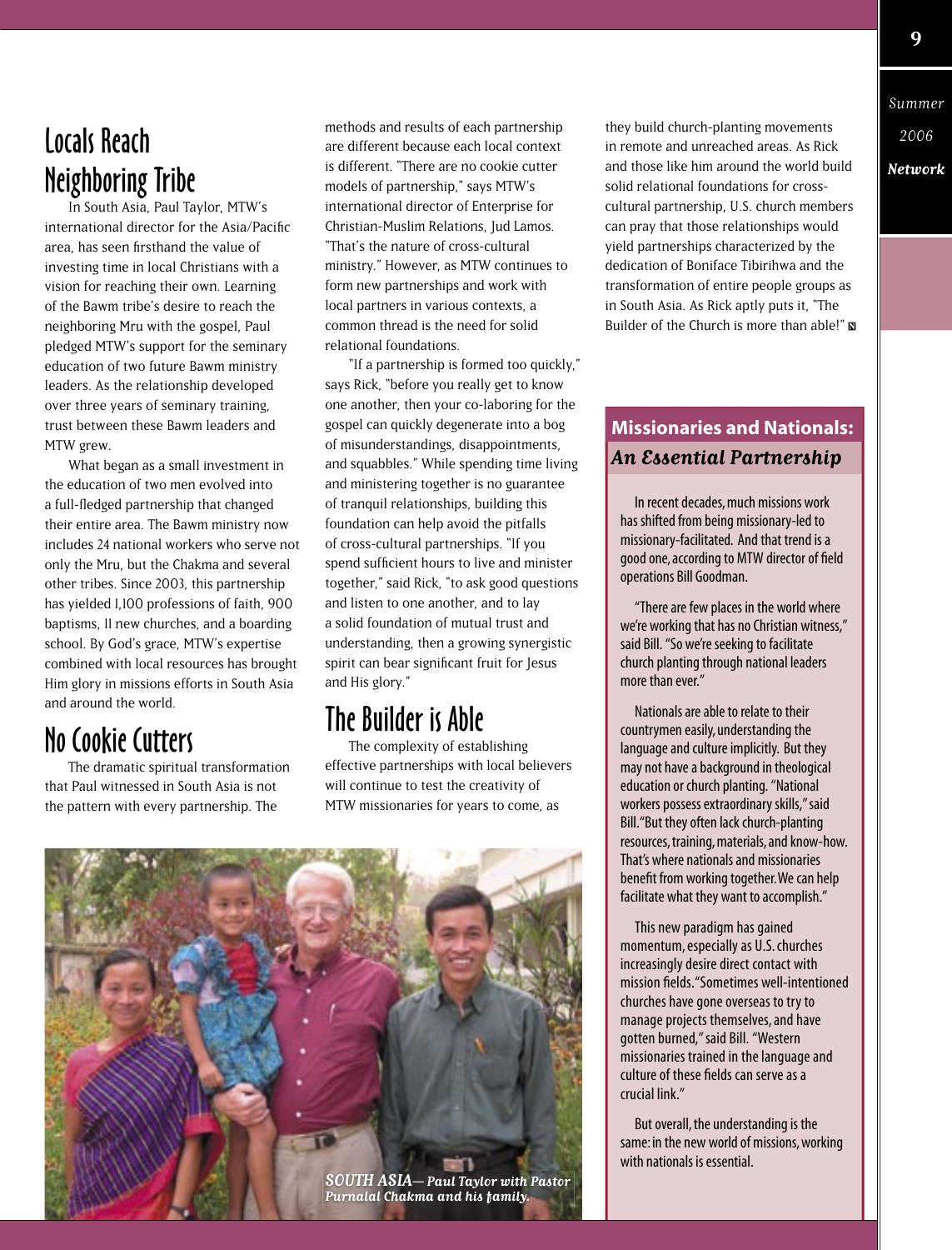## **Come with Me Over the Bridge** 2006 CHILDREN'S MISSIONS PROJECT

Each year, MTW selects a missions project designed for children and illustrated with a video. This year's project is for MTW's Acapulco StreetChild center, Sobre el Puente (Over the Bridge).

The video, "Come with Me Over the Bridge," is divided into five sections, making it ideal for use in VBS, Sunday school, Christian schools, or camp programs. Funds from this year's project will be used to hire a Christian social worker for Sobre el Puente.



To request a free copy of the Come with Me Over the Bridge video, in DVD or VHS format, email info@mtw.org, call (678) 823-0004, or check the tick box on the coupon on page 15.

Maggie Gonzalez with a former street child who has been helped through Sobre el Puente.

"We've been hoping to fill this position since the ministry began four years ago," said Maggie Gonzalez, director of Sobre el Puente. "This social worker will help children reconcile with their parents, and when that's not possible, arrange for the emotional, medical, and financial care they need. When this happens, kids get their identity back, and it makes a huge difference. Best of all, they begin learning about Christ and how to give and receive forgiveness."

FOLLOWING IS AN ARTICLE ABOUT ACAPULCO'S SOBRE EL PUENTE STREETCHILD MINISTRY, BY DONNA JENNINGS GARCIA.

## **"¡Curame!":** A Ministry That's More Than Medical

 "¡Curame!"—"Cure me!" The requests usually begin as I approach the front gate outside Sobre el Puente ("Over the Bridge"), the MTW StreetChild drop-in center here in Acapulco. The kids are lined up, waiting to enter, and want to be sure I know exactly where their ankle hurts from yesterday's fall, where they have glass stuck in their foot from walking without shoes, or how bad their throat hurts. Their physical needs are many—drug addiction, high-risk sexual behavior, teenage pregnancy, and poor nutrition—but their spiritual and emotional needs are even greater.

I am a physician assistant by trade, and here in Acapulco I have the privilege of caring for the medical needs of children involved with MTW's StreetChild outreach. Some of my work is traditional medicine—checking for ear infections and listening to hearts and lungs; but other is traditional mom's work—wrapping bandaids over cuts or encouraging them to swallow their medicine.

Caring for the children's medical needs is a simple and powerful way to speak the love of Christ. I cannot overemphasize the impact of physically touching and helping these children. They are used to a society that acts in hate and disgust toward them, so the act of placing a bandage on them with love is a totally new experience. Every day, providing

medical treatment opens a window of opportunity to share the God who loves them and offers them abundant life.

In addition to personal interactions, providing medical care has additional benefits for the ministry. The offer of medical attention draws kids to the center, where they hear about God's truth.

Some days the work here is difficultit is dirty, it's hot, and the kids can be disrespectful. However, I can't get over the fact that God is working in these kids' lives. He is redeeming His people, He is calling children into His kingdom, and it is the highest privilege to have a front-row seat to the great work He is doing in the lives of the street children of Acapulco.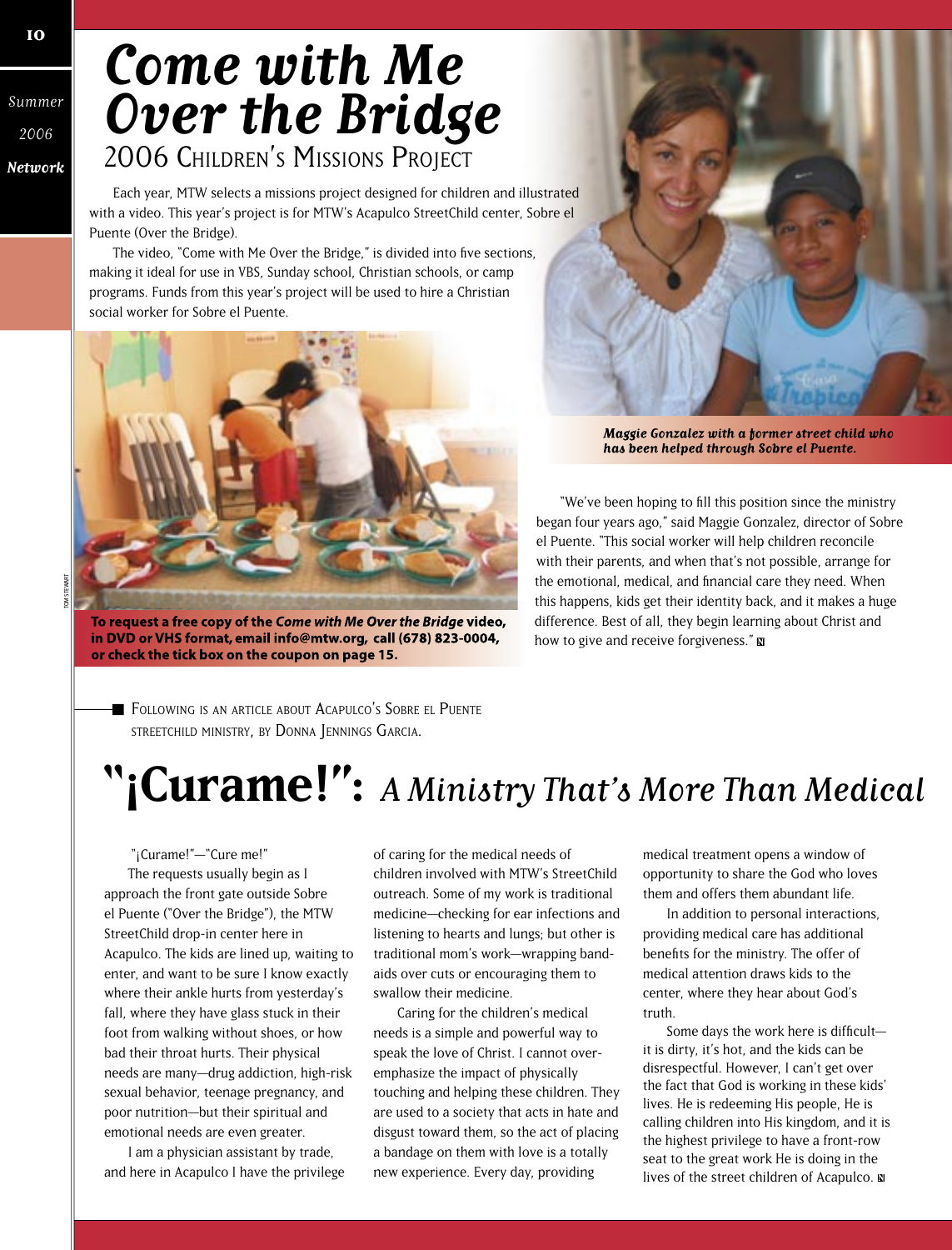#### news briefs

### **Persecution in South Asia**

Smoke was still rising from the ruins of the church building when several MTW missionaries arrived on the scene. The church building had been completed only two months before by the new believers among the Chakma people in South Asia.

Persecution is alive and well throughout the world. More than 80 percent of all people living in the Asia/Pacific region live in "closed countries."

But often, this persecution actually helps the growth of the church, since those who claim the name of Christ have counted the cost and thus are firm in their faith. This was certainly the case in the village whose church was burned. Even though these believers were less than two years old in their faith, they were unwavering and talked about building another church building-this time out of brick.

### **MTW Europe Meets in Spain**

More than 50 people recently attended MTW's first "Europe International Leadership Forum" in Madrid, Spain. More than half of the attendees were national workers, with 16 European nations represented.

"We were thrilled to have so many nationals there," said Brian Deringer, MTW's international director over Europe. "I saw Czechs and Latvians talking together, and Ukrainians and Scots. Europe can be a tough field, so it was great to see nationals from all over being able to network and share resources."

All the national leaders shared their ministry vision with the group and received prayer. Attendees heard presentations from both nationals and MTW team leaders on a variety of topics, including church-planting movements, obstacles facing Eastern and Western Europe, theological education, and the issue of dependency.

"It was such an encouragement for these nationals to meet one another," said Brian. "So many of them are isolated in ministry in their different countries. It's a real shot in the arm for them to connect."





Summer 2006 Network

#### **Charitable Gift Annuity: The Gift that Gives Back**

For over 100 years, Christians have been using charitable gift annuities to both provide income and make a gift. You choose who receives the income, how the gift is made, and how much the gift is for.

With a Mission to the World charitable gift annuity, you:

- Receive guaranteed cash payments for life.
- Receive a significant rate of return (see chart below for rates).
- · May take a charitable income tax deduction when you make your gift.
- May avoid some capital gains taxes, if you give appreciated property.
- Support MTW's church planting, new field development and mercy ministries around the world.

#### **Sample Single Life Rates for a Gift Annuity**

| Age | <b>Rate of</b><br>Return | "Effective Rate"<br>of Return * |
|-----|--------------------------|---------------------------------|
| 65  | $6.0\%$                  | 7.8%                            |
| 70  | 6.5%                     | 8.6%                            |
| 75  | 7.1%                     | 9.7%                            |
| 80  | 8.0%                     | 11.2%                           |

\* The "effective rate" takes into account the donor's charitable deduction and tay free income

Gift annuities can be issued for two lives, but are not available in all states.

**Contact Bruce Owens, Director of Partner** Relations. at 678-823-0004, x291 or bowens@mtw.org.

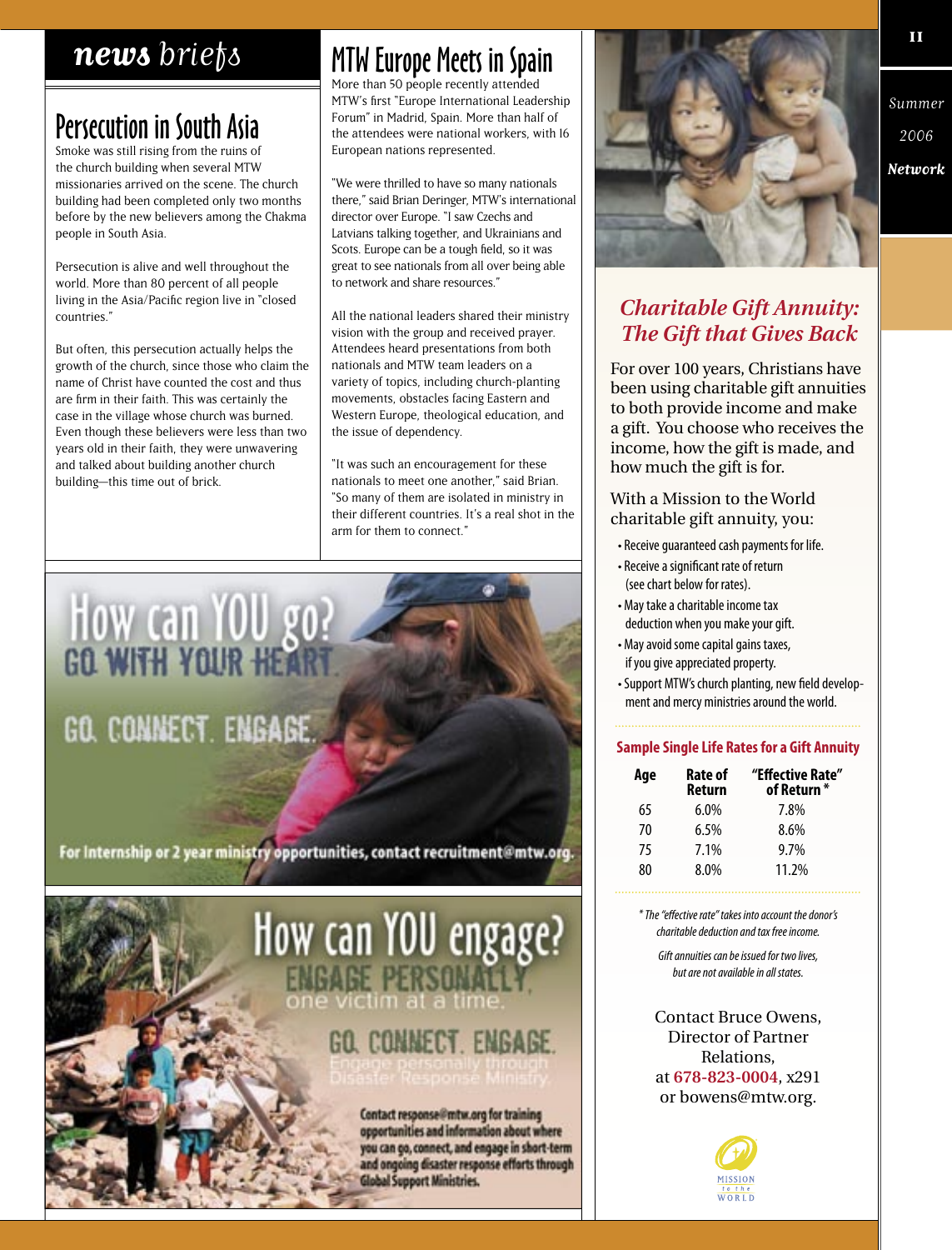

# and Everywhere Here, There,

*Melissa Morgan*

For  $\vert$  Alice Hatch,  $\vert$  working from the States doesn't change her status as an MTW missionary.

"I'm serving in a global sense," said Alice, who is based out of Atlanta. "I'm serving all 600 of our missionaries around the world, even though I live in the U.S. And I experience many of the same things foreign missionaries go through—prayer letters, itineration, and keeping track of my support account."

As a licensed professional counselor (LPC), Alice provides "member care" for MTW missionaries all over the globe via phone contact, email, and trips

overseas. And her 20-year career as a missionary in Ecuador, ending in 1992, only enhances her current role.

"When I walk into a room of missionaries, I don't even have to open my mouth and they agree with me," Alice jokes. "There's a certain credibility when I talk with them, because they know that I am one of them."

Alice is one of a small group of MTW missionaries who are based in the U.S. and provide strategic services for foreign missionaries to help them do their work on the field.

### **Benefiting from** Missionary Experience

MTW benefits from active missionaries who have previously served overseas working from the States. "U.S.-based missionaries help keep us focused on the global picture," said Bill Goodman, MTW's director of field operations, and a missionary himself. "And even though some of them have an office at Mission to the World. their workplace is global. The U.S.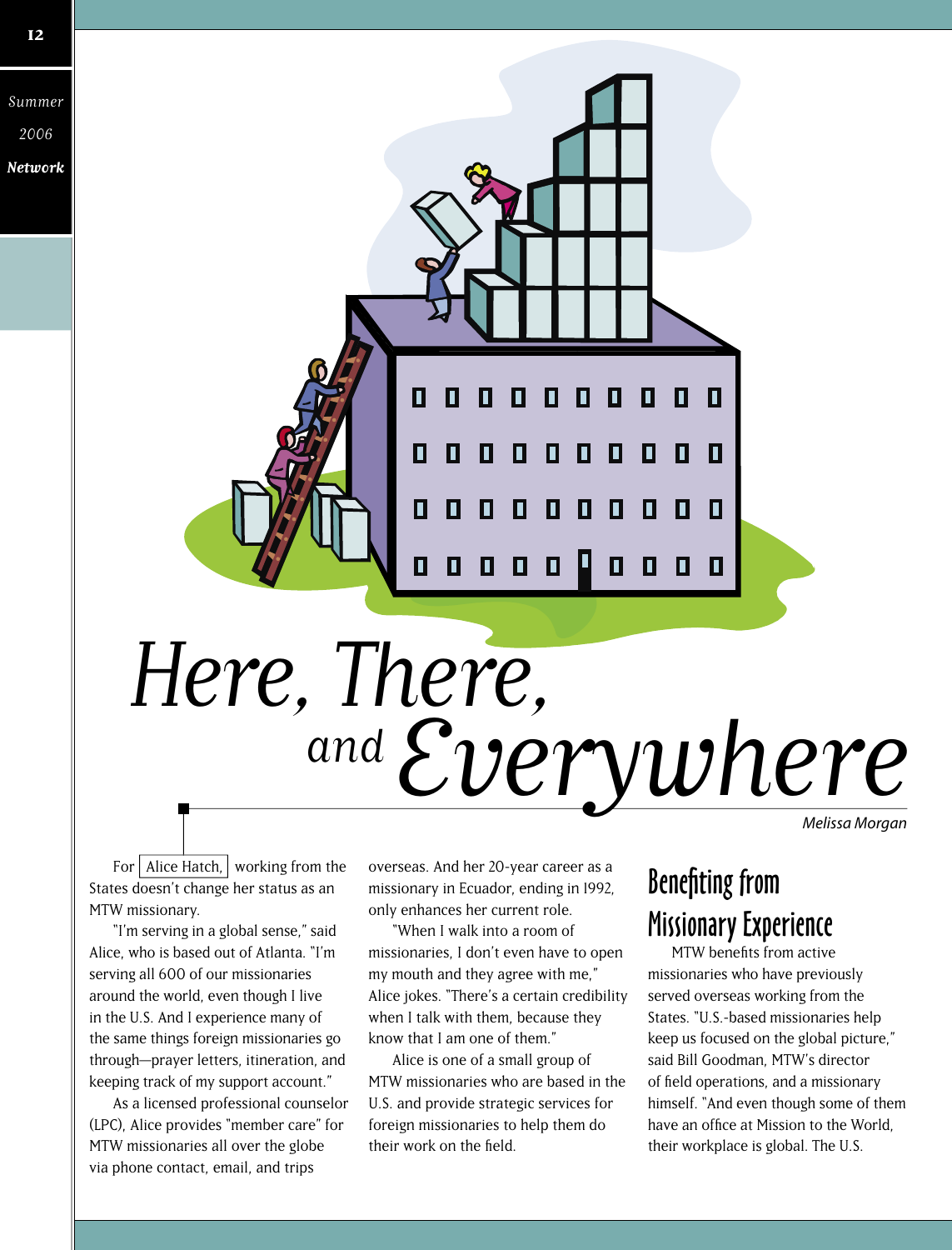location is a launching pad to support our missionaries all over the world."

David White, a home-based missionary and MTW's director of the One- and Two-Week Department, has served MTW for three years in Australia and 10 years in Mexico. "Missionaries coming off the field into the office provide the perspective of the field."

He relates a story of two training events with the same exercise challenging participants to build the highest structure with a set of building blocks. "At the office staff event. everyone sat at their table and worked with the blocks, but at the missionary staff event, participants found ways to put the blocks in trees and on the roof. It was a perfect example of how the field forces a creativity and problemsolving approach that the U.S. location doesn't naturally generate."

As a foreign missionary, David oversaw some 4,000 short-term missionaries during the course of his time on the field. And when he transitioned into working from the U.S., he brought an intimate knowledge of the strengths and weaknesses of MTW's short-term program to the job. "I was able to use that experience to impact MTW worldwide by making the program more field friendly."

#### "Wider and Deeper"

Additionally, having U.S.-based missionaries allows MTW to go "wider and deeper" with its cross-cultural mission to spread the gospel through church-planting movements worldwide.

"Bringing in missionaries to work from the U.S. on occasion allows us to expand our staff in a cost-effective way," said David. "We're able to offer services, assist missionaries, and enrich our field ministries in ways that would otherwise be impossible."

No matter where MTW missionaries work, they all serve the same goal. "We're all part of a whole system," said one U.S.-based MTW missionary.

#### The World is Flat

In our increasingly globalized world, the practice of missions is evolving. "People are on the move more than any time since the first century," said Bill Goodman. "So geography doesn't define a missionary the way it used to."

This "the world is flat" conceptthat technology and globalization have sped up communication and connected people in ways previously unheard of—also informs how a new generation of missionaries will take the gospel to the masses.

"The world is so much smaller than it used to be," said David White. "In the early 1980s, relatively few people had traveled abroad. Now, a high percentage of the general population has traveled overseas."

So as immigration patterns shift, the Church must consider new approaches to reaching the lost—especially in a world where believers can reach the Senegalese in Harlem and Pakistantis in Toronto, not just in Islamabad.

But every nation continues to benefit from foreign missions. "Every nation needs to receive missionaries into their culture, including the U.S.," said an MTW missionary based in Atlanta who previously served overseas. "To really understand a

culture, you need to live among them and speak their language."

#### Missions from Home

Alice Hatch's supporters in the U.S. are increasingly understanding her role as a U.S.-based missionary. "When I first moved back to the U.S., one of my churches stopped supporting me because they couldn't understand how I could be a missionary while living in the States," said Alice. "But I explained, 'I'm extending your missionary dollars by enabling foreign missionaries to stay on the field and do their work. I need to stay a missionary to serve missionaries.' And they reinstated my support."

"We want to provide everything our foreign missionaries need to stay on the field," said Bill Goodman. "Through ministries like the Spiritual Life Department, Third Culture Kid retreats, Member Care, and Global Training and Development, we want to help all of our missionaries function optimally and grow in their effectiveness."



Summer

2006 **Network**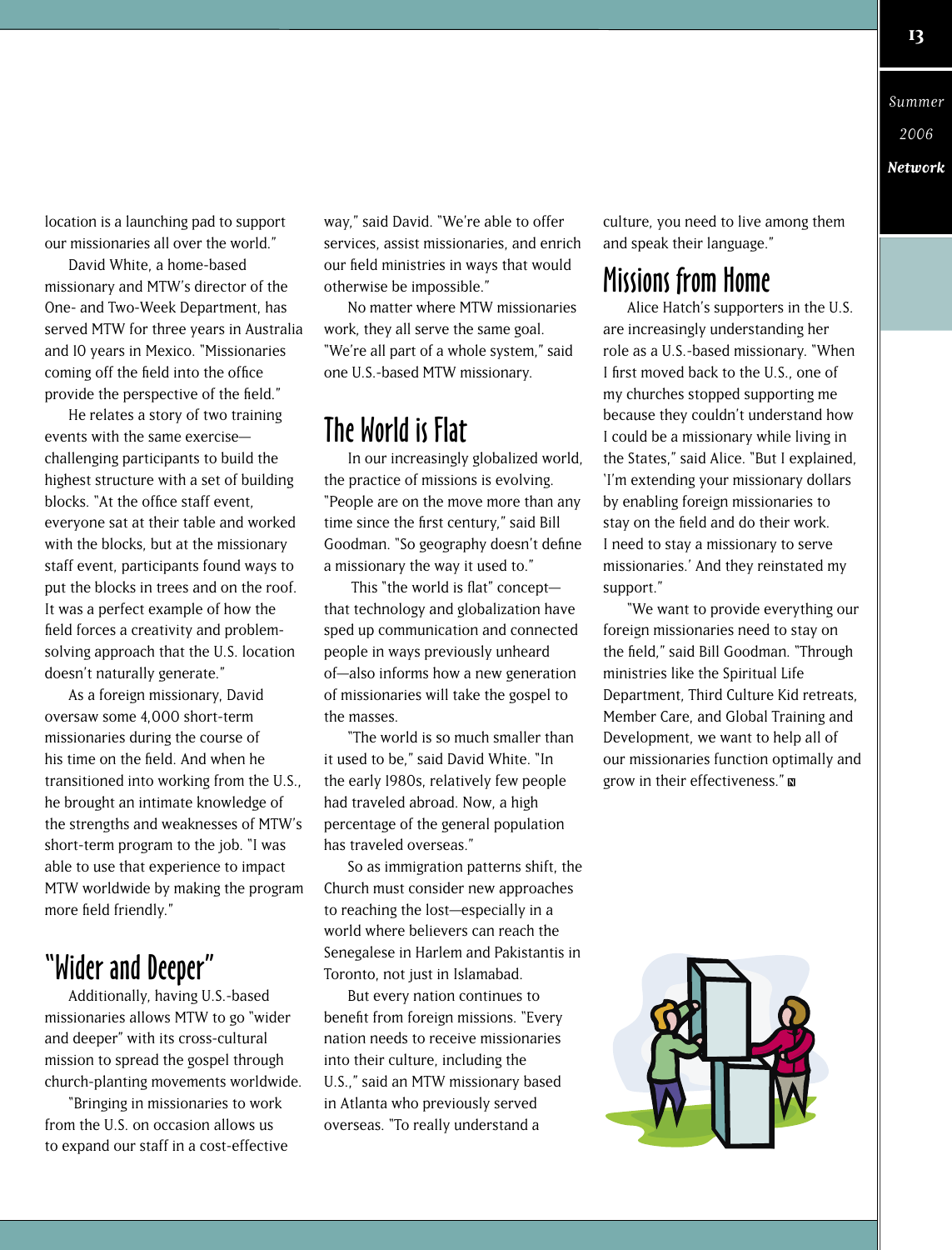Summer 2006

## **Network THE BACK 80 CULTIVATING**

#### A tenant farmer was working 100 acres of good soil. The farmhouse he lived in was in the center of his fields, so he could easily keep track of the general health of his crops as they developed. He first plowed and seeded all 100 acres, then gave

them all a soaking. Weed-pulling was time consuming and laborious, but as all good farmers know, you have to stay on top of the weeds or they'll soon be on top of the crops. Life was good, the work was hard but satisfying, and the farmer was generally pleased with the work of his hands.

But as he grew older, he became more and more easily satisfied by the looks of the crops closest to the farm. There was so much work to do with 100 acres, and it only seemed natural to give those closest by the most water, the most fertilizer, and the most time to weed-pulling.

Of course the acres not so close to the farm didn't do as well as the close ones, but at least they were alive, even if they weren't too pretty to look at. But what's a man to do? It costs a lot to run a farm. Even if the back 80 was not doing so well, when the living room chair was positioned just

right, he couldn't even see back there. In fact, when he had guests over for supper on Sunday afternoons, he sat them by the big bay window and hardly a meal went by without someone commenting about how healthy looking his crops were.

So, it was no great surprise when the farmer's brothers offered to invest in his holdings. After all, they had supped often enough to taste the quality of his crops. They knew what he was capable of. Why, just look out the front window!



You don't have to be an experienced farmer to see who the fool is here. Only a farmer who didn't care about all of his land would farm this way. Why do we sometimes act this way in missions? Do those people groups closest to us and least-expensively reached need the gospel any more than those far off? Of course not. But people groups whose geography is hard to reach, whose language is difficult, whose customs are so different from ours deserve the full effort of our mission force too. We need to be careful stewards of the resources God has entrusted to us.

*Dave Hebert*

My challenge as you consider becoming personally involved in foreign missions is this: cultivate the back 80. The cost may very well be greater, in terms of comfort, fi nances, preparation, and access to stateside family and resources,

but we must commit to the global need of the gospel of Jesus with a sense of equity and balance that truly considers the entire world.

DAVE HEBERT IS <sup>A</sup> FORMER MTW MISSIONARY TO JAPAN. HE IS CURRENTLY LEADING SHORT-TERM TRIPS TO THE FIELD AND WORKING ON SPECIAL PROJECTS.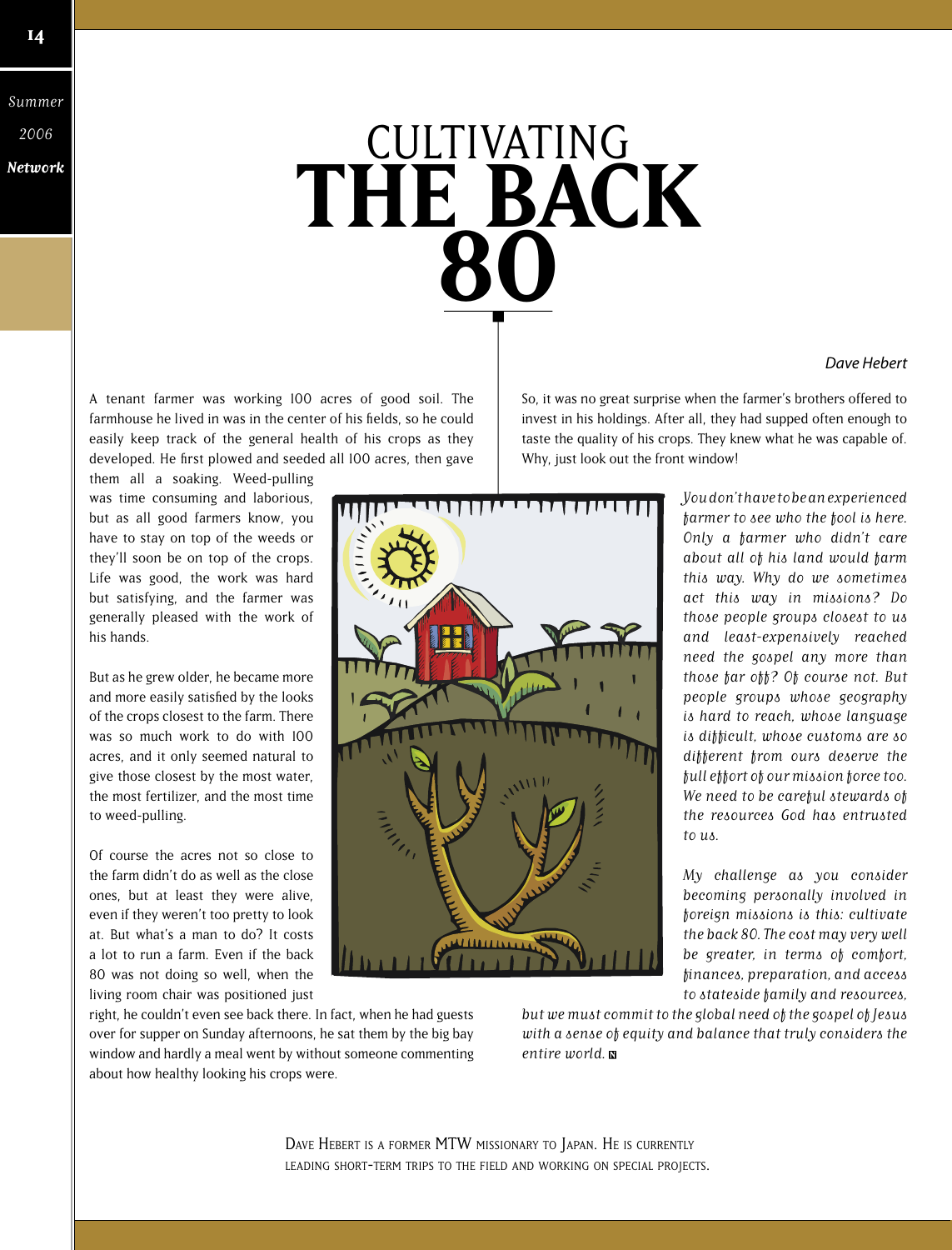# **OW Can YOU connect?**<br>INNEOT WITH YOUR HANDS

### GO. CONNECT. ENGAGE.

**Connect with your hands** through the ministry of **Medical Missions.** Contact medical@mtw.org for information on where you can go, connect, and engage in Global Support Ministries.



**Mission to the World** is the mission-sending agency of the PCA, helping to fulfill the Great Commission by advancing Reformed and covenantal church-planting movements through word and deed in strategic areas worldwide.

> **Paul Kooistra Marty Davis**<br>Coordinator **Marty Davis** Coordinator

**Melissa Morgan Beth Beaver** Managing Editor Graphic Design/Production

*Network* is published three times a year by Mission to the World of the Presbyterian Church in America.

#### **Editorial offices:**

1600 North Brown Road Lawrenceville, GA 30043 (678) 823-0004 www.mtw.org

**Please send address changes to:**  MTW 1600 North Brown Road Lawrenceville, GA 30043

 $\rightarrow \simeq$ 

© Copyright 2006 by Mission to the World. All rights reserved. Material in *Network* may be reproduced with permission. *Network* requests a copy of the publication in which the reproduced article appears.



#### **Please send me information on the following:**

□ Long-Term Opportunities

Short-Term Opportunities

 $\Box$  Two Week (individual, groups)

- $\Box$  Internship (1-11 months)
- □ Two Year
- □ Second Career
- □ Advance Teams

Charitable Gift Annuities

□ E-Giving

 $\Box$  Living In Grace seminar in my church

#### **Please send me:**

*Supper's Ready* devotional

2006 Children's Mission Project video

- □ DVD format
- □ VHS format
- *Faith Promise* devotional
- *Bridges of Grace* video
- □ StreetChild newsletter
- $\square$  Medical Missions newsletter
- □ "Window to the World" missions diagnostic
- $\Box$  I'd like an MTW representative to call me concerning overseas mission opportunities.

#### Mission to the World 1600 North Brown Road

**Clip and mail this coupon to:**

Lawrenceville, GA 30043

**or email this information to:** info@mtw.org

Please include name and address unless your mailing label is on the back of this coupon.

\_\_\_\_\_\_\_\_\_\_\_\_\_\_\_\_\_\_\_\_\_\_\_\_\_\_\_\_\_\_\_\_\_\_\_\_\_\_\_\_\_\_\_\_\_\_\_\_\_\_\_\_\_\_\_\_\_\_\_\_\_\_\_\_\_\_\_\_\_\_\_\_ \_\_\_\_\_\_\_\_\_\_\_\_\_\_\_\_\_\_\_\_\_\_\_\_\_\_\_\_\_\_\_\_\_\_\_\_\_\_\_\_\_\_\_\_\_\_\_\_\_\_\_\_\_\_\_\_\_\_\_\_\_\_\_\_\_\_\_\_\_\_\_\_ \_\_\_\_\_\_\_\_\_\_\_\_\_\_\_\_\_\_\_\_\_\_\_\_\_\_\_\_\_\_\_\_\_\_\_\_\_\_\_\_\_\_\_\_\_\_\_\_\_\_\_\_\_\_\_\_\_\_\_\_\_\_\_\_\_\_\_\_\_\_\_\_

Phone # \_\_\_\_\_\_\_\_\_\_\_\_\_\_\_\_\_\_\_\_\_\_\_\_\_\_\_\_\_\_\_\_\_\_\_\_\_\_\_\_\_\_\_\_\_\_\_\_\_\_\_\_\_\_\_\_\_\_\_\_\_\_\_\_\_

Home Church

Email \_\_\_\_\_\_\_\_\_\_\_\_\_\_\_\_\_\_\_\_\_\_\_\_\_\_\_\_\_\_\_\_\_\_\_\_\_\_\_\_\_\_\_\_\_\_\_\_\_\_\_\_\_\_\_\_\_\_\_\_\_\_\_\_\_\_\_

Comments: \_\_\_\_\_\_\_\_\_\_\_\_\_\_\_\_\_\_\_\_\_\_\_\_\_\_\_\_\_\_\_\_\_\_\_\_\_\_\_\_\_\_\_\_\_\_\_\_\_\_\_\_\_\_\_\_\_\_\_\_\_\_



 $\mathcal{L}=\mathcal{L}=\mathcal{L}=\mathcal{L}=\mathcal{L}=\mathcal{L}=\mathcal{L}=\mathcal{L}=\mathcal{L}=\mathcal{L}=\mathcal{L}=\mathcal{L}=\mathcal{L}=\mathcal{L}=\mathcal{L}=\mathcal{L}=\mathcal{L}=\mathcal{L}=\mathcal{L}=\mathcal{L}=\mathcal{L}=\mathcal{L}=\mathcal{L}=\mathcal{L}=\mathcal{L}=\mathcal{L}=\mathcal{L}=\mathcal{L}=\mathcal{L}=\mathcal{L}=\mathcal{L}=\mathcal{L}=\mathcal{L}=\mathcal{L}=\mathcal{L}=\mathcal{L}=\mathcal{$